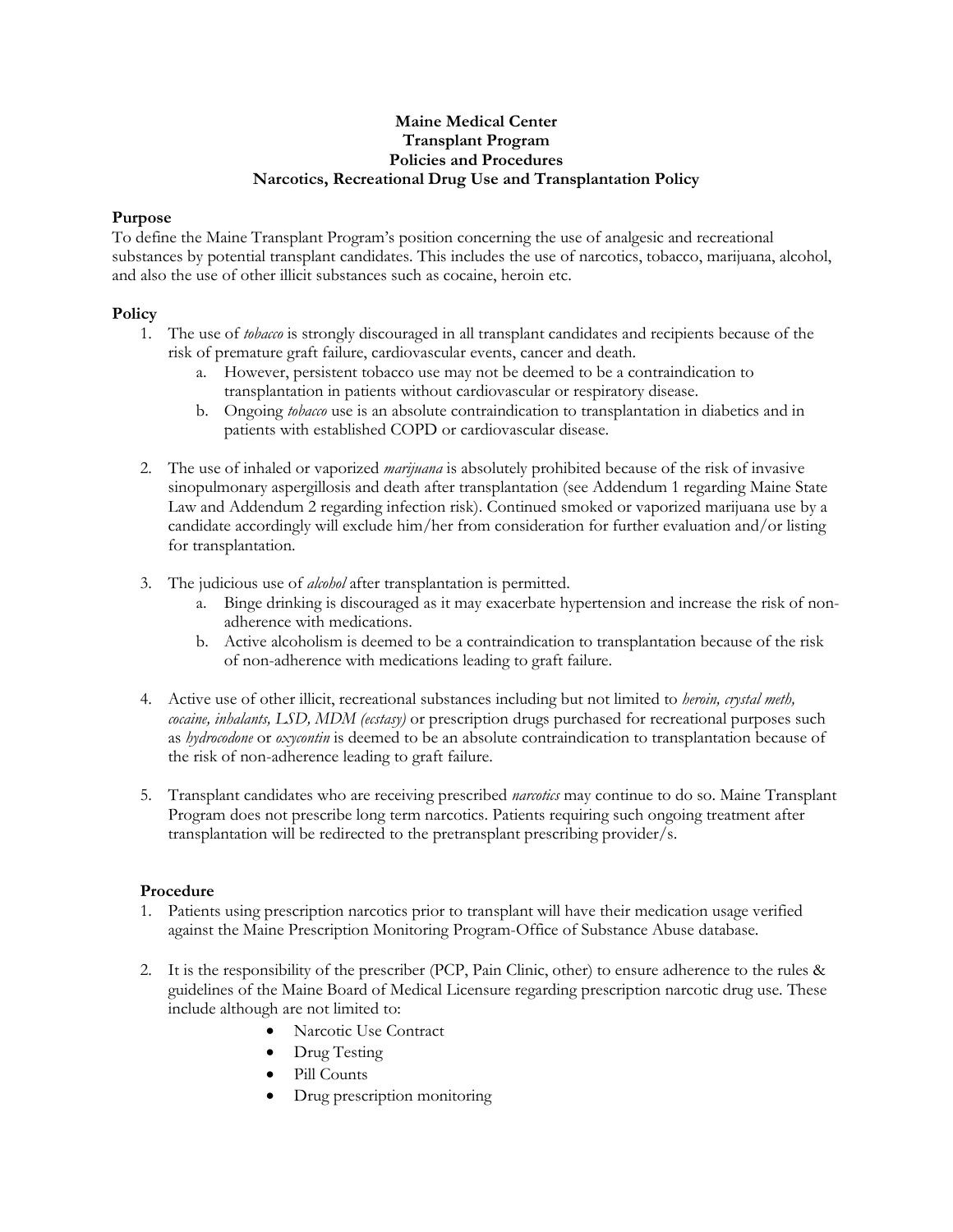- 3. The Maine Transplant Program will provide appropriate analgesia for peri-operative pain for up to 14 days. Thereafter, patients with ongoing narcotic requirements will be advised to return to their primary care provider for narcotic prescriptions.
- 4. The Maine Transplant Program will not assume the responsibility for prescribing narcotics, benzodiazepines or other psychotropic medications beyond 14 days after transplantation.
- 5. The Maine Transplant Program does not prescribe medical marijuana.
- 6. Patients with a history of substance use may have their sobriety confirmed using either blood or urine testing at random intervals. Failure to disclose substance use with subsequent positive test results will preclude transplantation.

Original Date: 5/13/10

Revised Date: 2/8/12, 10/20/14, 8/15/17, 7/1/20

This policy was reviewed and approved at QAPI on 7/24/20

Policy Champion: John P. Vella, MD, FACP, FRCP, FASN, FAST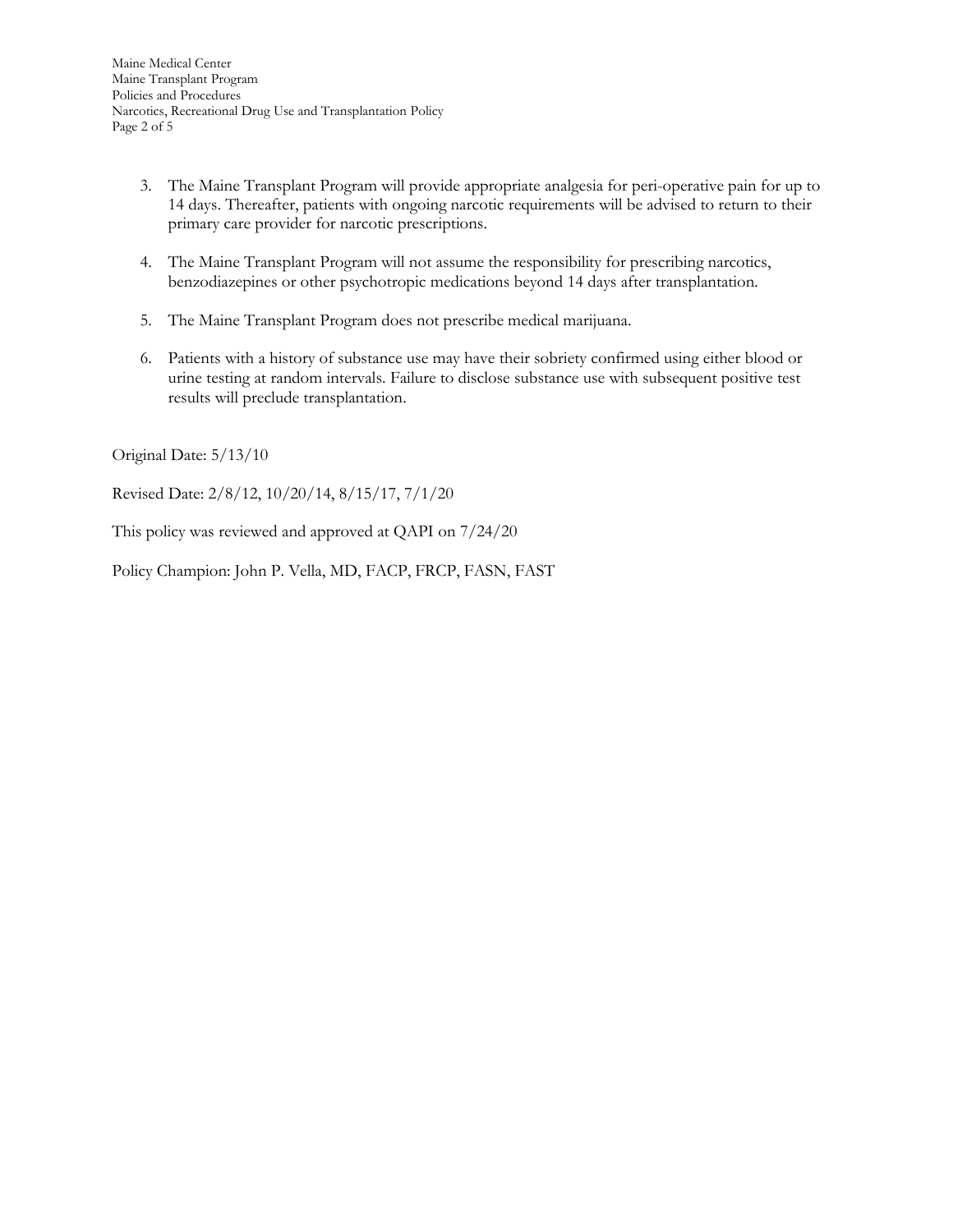Maine Medical Center Maine Transplant Program Policies and Procedures Narcotics, Recreational Drug Use and Transplantation Policy Page 3 of 5

Addendum 1

| LAW WITHOUT GOVERNOR'S SIGNATURE CHAPTER |                       |
|------------------------------------------|-----------------------|
| JUNE 24, 2017                            | <b>252 PUBLIC LAW</b> |

#### STATE OF MAINE

 $\overline{\phantom{a}}$ IN THE YEAR OF OUR LORD TWO THOUSAND AND SEVENTEEN \_\_\_\_\_

H.P. 544 - L.D. 764

An Act To Limit the Exclusion of a Patient from Eligibility for an Organ Transplant Based on Medical Marijuana Use

Be it enacted by the People of the State of Maine as follows:

Sec. 1. 22 MRSA §2423-E, sub-§10 is enacted to read:

10. Receiving an anatomical gift. In reviewing a qualifying patient's suitability for receiving an anatomical gift, a transplant evaluator shall treat the qualifying patient's medical use of marijuana as the equivalent of the authorized use of any other medications used at the direction of a medical provider. A transplant evaluator may determine a qualifying patient to be unsuitable to receive an anatomical gift if the qualifying patient does not limit the qualifying patient's medical use of marijuana to the use of forms of prepared marijuana that are not smoked or vaporized, including, but not limited to, edible marijuana and tinctures and salves of marijuana. A transplant evaluator may require medical marijuana used by a qualifying patient to be tested for fungal contamination by a marijuana testing facility. For purposes of this subsection, "transplant evaluator" means a person responsible for determining another person's suitability for receiving an anatomical gift. For the purposes of this subsection, "anatomical gift" has the same meaning as in section 2942, subsection 2.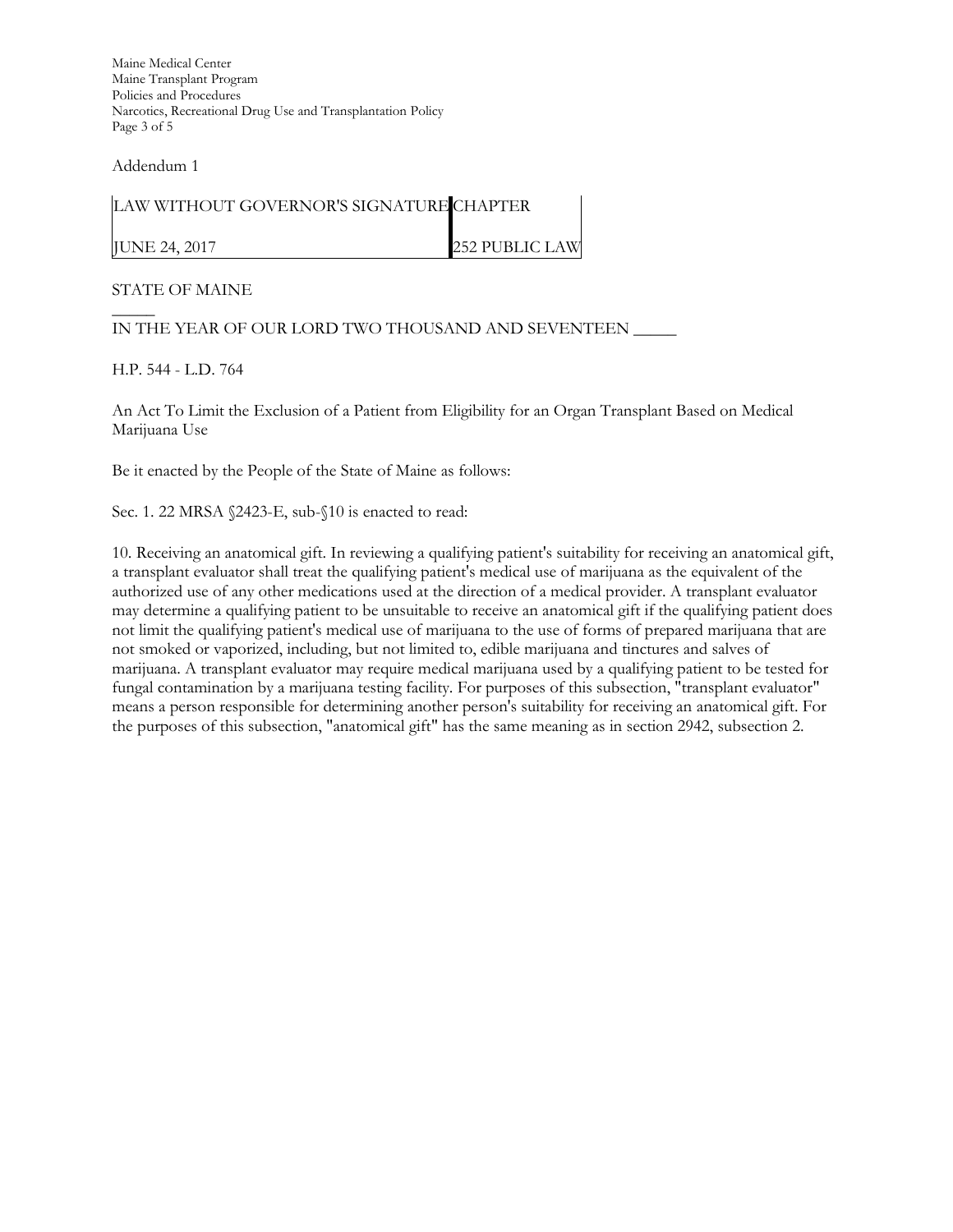Maine Medical Center Maine Transplant Program Policies and Procedures Narcotics, Recreational Drug Use and Transplantation Policy Page 4 of 5

# **Appendix 2**

## **Marijuana and Sinopulmonary Aspergillosis Risk**

Numerous publications have accrued since 1978 that describe the risks and outcomes of sinopulmonary fungal infections (most commonly although not exclusively, aspergillus species in immunocompromized individuals due to marijuana use (1-26). This is a serious infection that can lead to prolonged hospitalization, transplant loss, and death. Maine Transplant Program has experienced 2 cases of sinopulmonary Aspergillosis consequent on Marijuana inhalation that were associated with bad outcomes.

## **References**

1. Ahmed SA, Ross SA, Slade D, Radwan MM, Zulfiqar F, Matsumoto RR, et al. Cannabinoid ester constituents from high-potency Cannabis sativa. J Nat Prod. 2008;71(4):536-42.

2. Bal A, Agarwal AN, Das A, Suri V, Varma SC. Chronic necrotising pulmonary aspergillosis in a marijuana addict: a new cause of amyloidosis. Pathology. 2010;42(2):197-200.

3. Cescon DW, Page AV, Richardson S, Moore MJ, Boerner S, Gold WL. Invasive pulmonary aspergillosis associated with marijuana use in a man with colorectal cancer. J Clin Oncol. 2008;26(13):2214-5. 4. Chusid MJ, Gelfand JA, Nutter C, Fauci AS. Letter: Pulmonary aspergillosis, inhalation of

contaminated marijuana smoke, chronic granulomatous disease. Ann Intern Med. 1975;82(5):682-3.

5. Denning DW, Follansbee SE, Scolaro M, Norris S, Edelstein H, Stevens DA. Pulmonary aspergillosis in the acquired immunodeficiency syndrome. N Engl J Med. 1991;324(10):654-62.

6. Dimitrov M, Ivanova-Dzhubrilova S, Nikolcheva M, Drenska E. [The mycotoxicological and dust contamination of the air in plants for the preliminary processing of cotton and hemp]. Probl Khig. 1990;15:121-7.

7. Hamadeh R, Ardehali A, Locksley RM, York MK. Fatal aspergillosis associated with smoking contaminated marijuana, in a marrow transplant recipient. Chest. 1988;94(2):432-3.

8. Johnson TE, Casiano RR, Kronish JW, Tse DT, Meldrum M, Chang W. Sino-orbital aspergillosis in acquired immunodeficiency syndrome. Arch Ophthalmol. 1999;117(1):57-64.

9. Kagen SL. Aspergillus: an inhalable contaminant of marihuana. N Engl J Med. 1981;304(8):483-4.

10. Kagen SL, Kurup VP, Sohnle PG, Fink JN. Marijuana smoking and fungal sensitization. J Allergy Clin Immunol. 1983;71(4):389-93.

11. Kiziewicz B, Zdrojkowska E, Gajo B, Godlewska A, Muszynska E, Mazalska B. Occurrence of fungi and fungus-like organisms in the Horodnianka River in the vicinity of Bialystok, Poland. Wiad Parazytol. 2011;57(3):159-64.

12. Kurup VP, Resnick A, Kagen SL, Cohen SH, Fink JN. Allergenic fungi and actinomycetes in smoking materials and their health implications. Mycopathologia. 1983;82(1):61-4.

13. Llamas R, Hart DR, Schneider NS. Allergic bronchopulmonary aspergillosis associated with smoking moldy marihuana. Chest. 1978;73(6):871-2.

14. Llewellyn GC, O'Rear CE. Examination of fungal growth and aflatoxin production on marihuana. Mycopathologia. 1977;62(2):109-12.

15. Marks WH, Florence L, Lieberman J, Chapman P, Howard D, Roberts P, et al. Successfully treated invasive pulmonary aspergillosis associated with smoking marijuana in a renal transplant recipient. Transplantation. 1996;61(12):1771-4.

16. McKernan K, Spangler J, Helbert Y, Lynch RC, Devitt-Lee A, Zhang L, et al. Metagenomic analysis of medicinal Cannabis samples; pathogenic bacteria, toxigenic fungi, and beneficial microbes grow in culturebased yeast and mold tests. F1000Res. 2016;5:2471.

17. McKernan K, Spangler J, Zhang L, Tadigotla V, Helbert Y, Foss T, et al. Cannabis microbiome sequencing reveals several mycotoxic fungi native to dispensary grade Cannabis flowers. F1000Res. 2015;4:1422.

18. Pfeifer AK, Lange P. [Pulmonary consequences of marijuana smoking]. Ugeskr Laeger. 2006;168(18):1743-6.